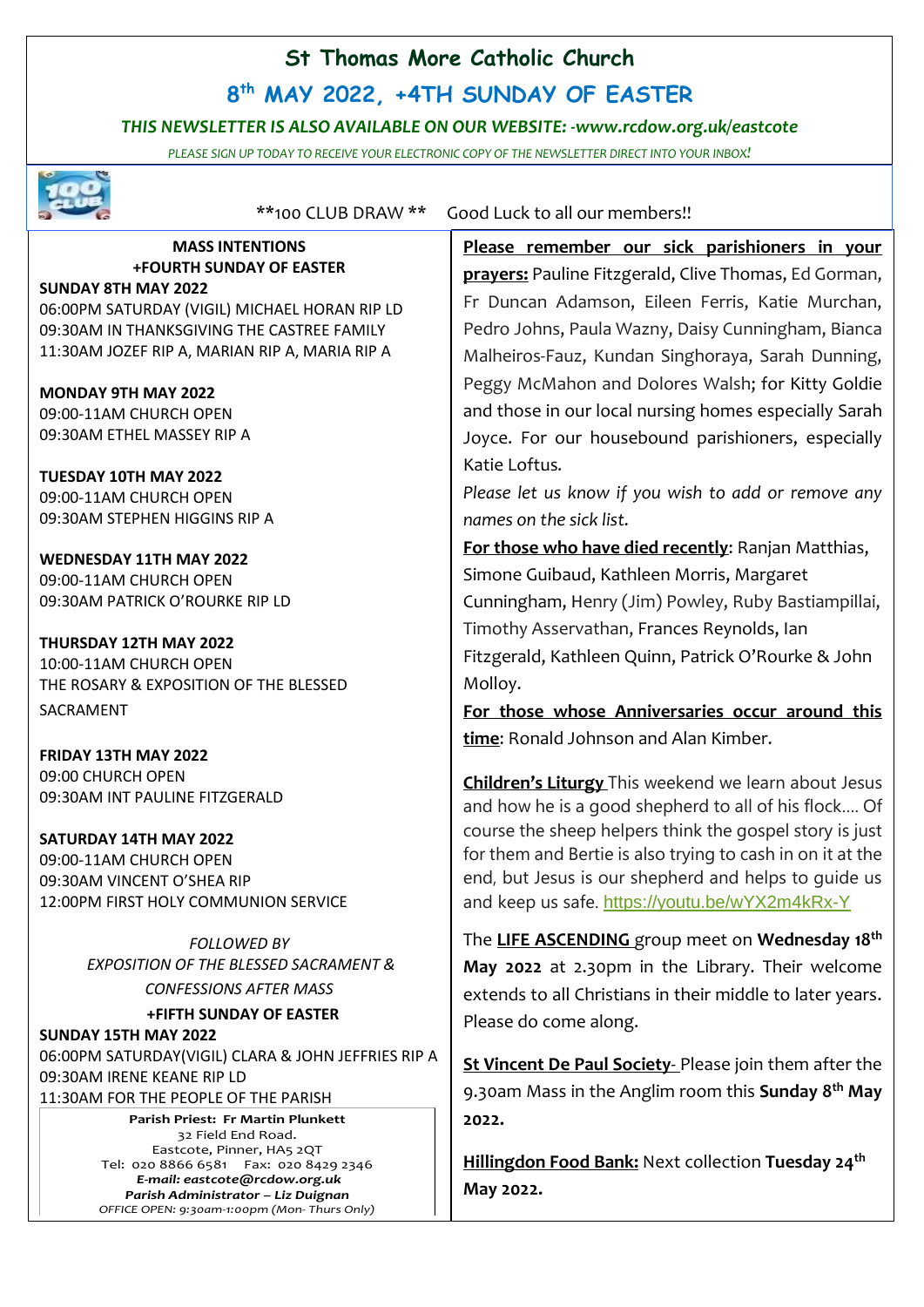

# **Sunday 8 th May 2022 + 4th Sunday of Easter**

Dear Parishioners,

This week is Good Shepherd Sunday Jesus is our Good Shepherd. All Christians are His sheep. This illustrates something essential for our Christian life—we discover who we are by following Jesus. As the Good Shepherd, Jesus will never lead us astray. He will take care of us, provide for us, and help us in times of need. He will even seek after us when we stray. Jesus is the perfect shepherd. But what is the role of the sheep? Good sheep listen to the shepherd. They follow the shepherd wherever he goes. This is because they trust the shepherd. They've come to know his voice and are able to distinguish it from all other voices. We are called to know the voice of our shepherd, Jesus. Our part is to desire to come to know Jesus personally in order to be able to do so. This involves regular prayer, reading of the Scriptures, and learning the teachings of the Church in the practise of our faith. In doing so, we can come to discern God's will for our lives. Then, we can faithfully follow that will. We can walk in relationship with him and follow him wherever He leads us. And where, ultimately, is He leading us? Jesus is leading us to eternal life in heaven, where we "shall never perish." He is leading us into perfect union with Himself, who is one with the Father and the Holy Spirit. Jesus offers to lead us to heaven and protect us from anything that could take us from Him. Our job is to follow His lead. When we find ourselves getting lost and are taken far away from God we discover our Good Shepherd has laid down his life for us, his sheep. Jesus will always take us to exactly where we need to be: into the embrace of God. We simply must listen to His perfect, guiding voice, and let Him lead us to heaven.

> God bless you, *Fr Martin*

**Priest Training Fund:** Sunday is **Good Shepherd Sunday**, the day we pray for priests and for vocations to the priesthood. The annual collection for the Priest Training Fund will take place this weekend. This fund pays for the priestly formation of men for the Catholic priesthood. There are currently 58 men studying at Allen Hall seminary, 17 of whom are from our own Diocese, and two men are studying in Rome, also from our Diocese. Last year four men who studied at Allen Hall were ordained to the priesthood to serve as our future priests. This fund also supports the ongoing enrichment and formation of our ordained priests. Your generous donation helps ensure we can support these men who are called to be like Christ the Good Shepherd. Donation envelopes are available in the back of the church. Please continue to pray for vocations and for our priests. You can use the QR code to make your donation online or visit www.rcdow.org.uk/donations. Thank you for your generosity.

**First Holy Communion**: Please note the First Holy Communion candidates service will take place next **Saturday 14th May** at **12pm**.

**Volunteers required Sunday Coffee Morning**: If you would like to help with serving tea/coffee after 09:30am Mass on Sunday mornings on a rota basis, please contact Anna Ellul on 07715 202289 or email [annaellul@live.co.uk.](mailto:annaellul@live.co.uk)